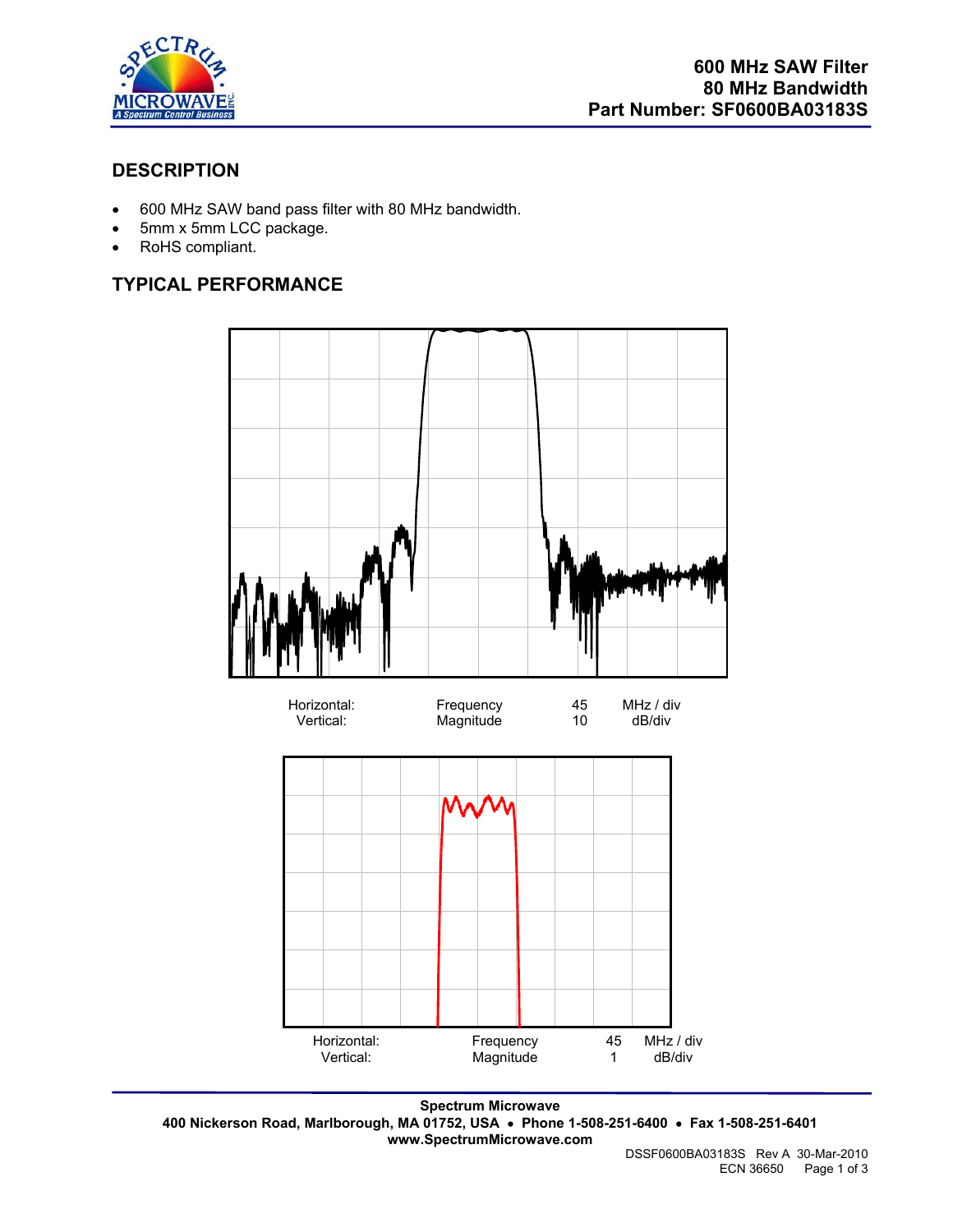

#### **SPECIFICATION**

| <b>Parameter</b>                   | Min | <b>Typ</b> | <b>Max</b> | <b>Units</b> |
|------------------------------------|-----|------------|------------|--------------|
| Center Frequency (Fc) <sup>1</sup> |     | 600        |            | <b>MHz</b>   |
| Insertion Loss @ Fc                |     | 22         | 25         | dB           |
| Pass Band Variation                |     | 0.5        |            | $dB$ p-p     |
| 1 dB Bandwidth <sup>2</sup>        | 80  | 85         |            | <b>MHz</b>   |
| 40 dB Bandwidth <sup>2</sup>       |     | 115        | 120        | <b>MHz</b>   |
| <b>Absolute Delay</b>              |     | 0.3        |            | μs           |
| Rejection (20 to 500MHz)           | 40  | 46         |            | dB           |
| Rejection (500 to 540MHz)          | 37  | 40         |            | dB           |
| Rejection (660 to 700MHz)          | 37  | 39         |            | dB           |
| Rejection (700 to 1060MHz)         | 40  | 43         |            | dB           |
| <b>Specified Temperature Range</b> | 25  |            | 85         | $^{\circ}C$  |
| System Source and Load Impedance   |     | 50         |            | Ω            |

Notes: 1. Defined as the average of the lower and upper 3 dB frequencies.

2. All dB levels are defined relative to the insertion loss.

### **MAXIMUM RATINGS**

| Parameter                          |     | 13 X |                       |
|------------------------------------|-----|------|-----------------------|
| Storage Temperature Range          | -20 | 85   | $\sim$                |
| <b>Operating Temperature Range</b> |     | 85   | $\tilde{\phantom{a}}$ |
| Input Power Level                  |     | +10  | dRm                   |

# **MATCHING CIRCUIT**

|                                             | 5 |   |                                            |
|---------------------------------------------|---|---|--------------------------------------------|
| Input<br>$50 \Omega$ Source<br>Single Ended |   |   | Output<br>$50 \Omega$ Load<br>Single Ended |
|                                             | 6 | 2 |                                            |
| Input return                                |   |   | Output return                              |

Notes:

- 1. Matching components are not required.
- 2. All other pins are GND.